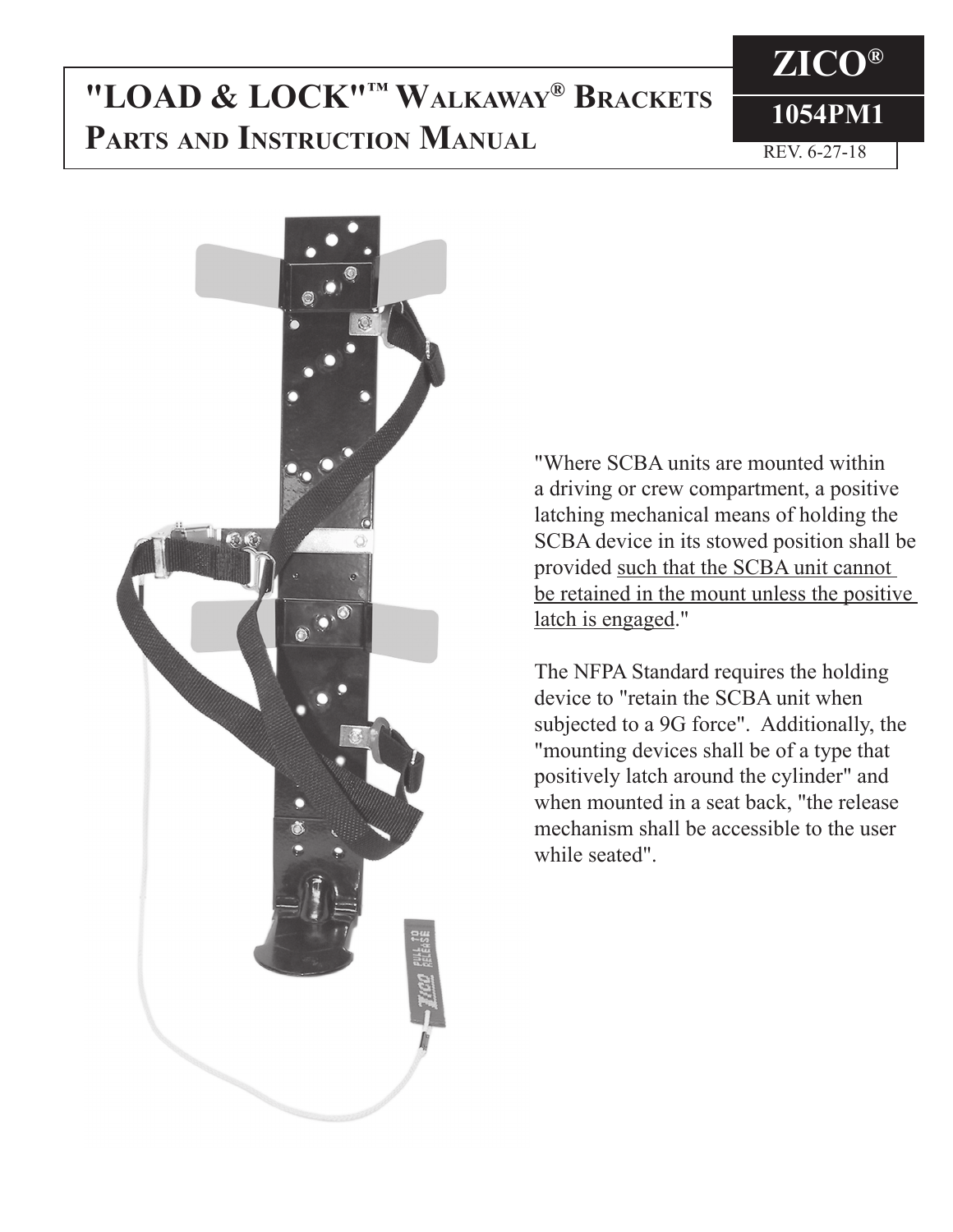The "Load & Lock"™ SCBA bracket is composed of a backplate, two seats, a footplate, and a model LLS Strap.

Brackets are available for purchase in two ways:

### 1. **Knock-down (model KD-ULLH):**

Requires assembly in the field. All hardware for assembly is included. Requires a few minutes time with a Torx head screwdriver and 7/16" wrench. The more economical option.



**Knockdown Bracket**

**KD-ULLH Knockdown Bracket**

(Shown without LLS strap)

## 2. **Assembled bracket (model ULLH):**

Bracket is assembled at our factory for immediate mounting. Seats (2) and footplate are bolted to the backplate and may need to be repositioned to achieve best fit for your SCBA.

**Coating Materials:** All bracket components are coated with a specially formulated thermoplastic material. This durable, crack/peel-resistant coating protects the bracket from rust, prevents wear damage to the air cylinder, and has been tested to over 50,000 cycles. Only available from Zico.

## **What seat size should be specified? One size fits**

**all.** Seats are engineered with unique rounded ends to accommodate all cylinders, provide a smooth bearing surface, and prevent gouging or marring. Seats are double coated (high cycle yellow over black) for extra protection.

**What footplate styles are available?** The Model NSF standard short footplate is for 30 and 45 minute cylinders. An optional Model NEF footplate is recommended for 60 minute cylinders.

**What style strap is required? NFPA 1901-04, Section 14.1.10.1** requires a mechanical means of restraining the SCBA when mounted in the crew area on a fire apparatus. Model LLS is specifically designed to meet this standard.

**Can I convert my spring clip style bracket to a "Load & Lock" style bracket?** Model ULLH-CC provides (2) seats and (1) LLS strap to convert any spring clip style bracket.

**What if the SCBA unit stays in the bracket without the strap?** A Model LLES Ejector Spring must be added to your bracket to insure compliance with the NFPA Standard.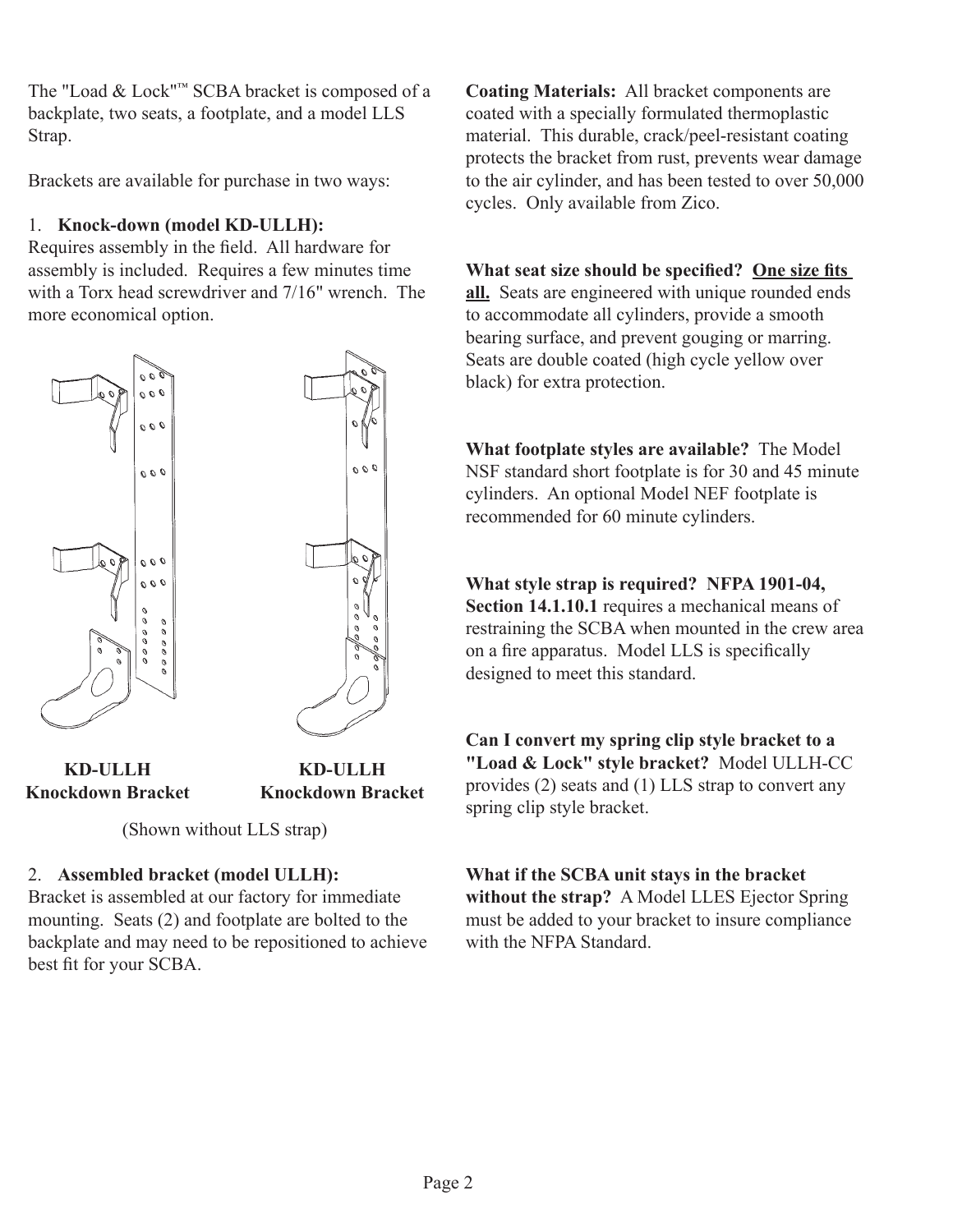

 $\circ$ 

 $\circ$ 

 $\circ$ 

 $\bullet$ 

 $\circ$  $\bullet$ 

 $\circ$ 

۰  $^{\circ}$  $\circ$ 

 $1\,\mathrm{st}\,\mathrm{Set}$ 

2nd Set

3rd Set

4th Set

 $5\mbox{th}$  Set

 $6\rm th$  Set

 $\overline{4}$ 

 $\mathfrak s$ 

 $\boldsymbol{6}$ 

 $23.75"$ 

 $24.5"$ 

 $25.25"$ 

 $26.0"$ 

 $26.75"$ 

 $27.5"$ 

SEAT<br>POSITIONS,<br>ANY TWO

 $\sigma_{\rm o}$ 

 $\circ$ 

k  $\overline{\circ}$  $\frac{1}{\sqrt{2}}$  $\overline{\circ}$ 

 $\overline{\circ}$  $\circ$ 

> $\circ$  $\mathtt{o}$

 $\circ$  $\circ$ 

 $\circ$  $\circ$ 

 $\circ$  $\circ$  $\circ$ 

 $12 - 3/4$ "

OVERALL

 ${\rm LENGTH}$ 

**DENGIN**<br>OF UNIVERSAL<br>BACKPLATE

 $15-1/4"$ 

 $22 - 1/2$ 

| <b>MODEL LLS "LOAD &amp; LOCK" STRAP</b> |              |                                  |                |  |  |
|------------------------------------------|--------------|----------------------------------|----------------|--|--|
| <b>ITEM</b><br>NO.                       | PART NO.     | <b>DESCRIPTION</b>               | QTY.           |  |  |
| 1                                        | 1010-140-904 | Cambuckle/Tab Assembly           | 1              |  |  |
| $\overline{2}$                           | 1010-140-101 | Main Strap                       | 1              |  |  |
| 3                                        | 1010-140-103 | <b>Adjustment Strap Assembly</b> | 1              |  |  |
| 4                                        | 1010-140-105 | 1" Tri-Glide                     | 2              |  |  |
| 5                                        | 1010-120-055 | <b>Strap Retainer</b>            | $\mathfrak{D}$ |  |  |
| 6                                        | 1010-120-175 | <b>Latch Extension Stamping</b>  | 1              |  |  |
| 7                                        | 1010-140-999 | Latch with Lanyard               | 1              |  |  |
| 10                                       | 9010-162511  | $1/4-20 \times 5/8$ Flat Head    | 12             |  |  |
| 11                                       | 9013-172500  | $1/4-20$ Lock Nut                | 14             |  |  |
| 12                                       | 9010-102508  | $1/4 - 20 \times 1/2$ Hex Head   | 2              |  |  |
| <b>MODEL KD-ULLH OR ULLH BRACKET</b>     |              |                                  |                |  |  |
| 13                                       | <b>UN</b>    | Universal Backplate              | 1              |  |  |
| 14                                       | 1054-007-105 | Seat                             | $\mathfrak{D}$ |  |  |
| 15                                       | <b>NSF</b>   | <b>Short Footplate</b>           | 1              |  |  |



On seats that are excessively tilted back, an Ejector Spring must be added to be sure the bracket is in compliance. Specify model LLES Ejector Spring.

OVERALL<br>LENGTH<br>WITH

SHORT<br>FOOTPLATE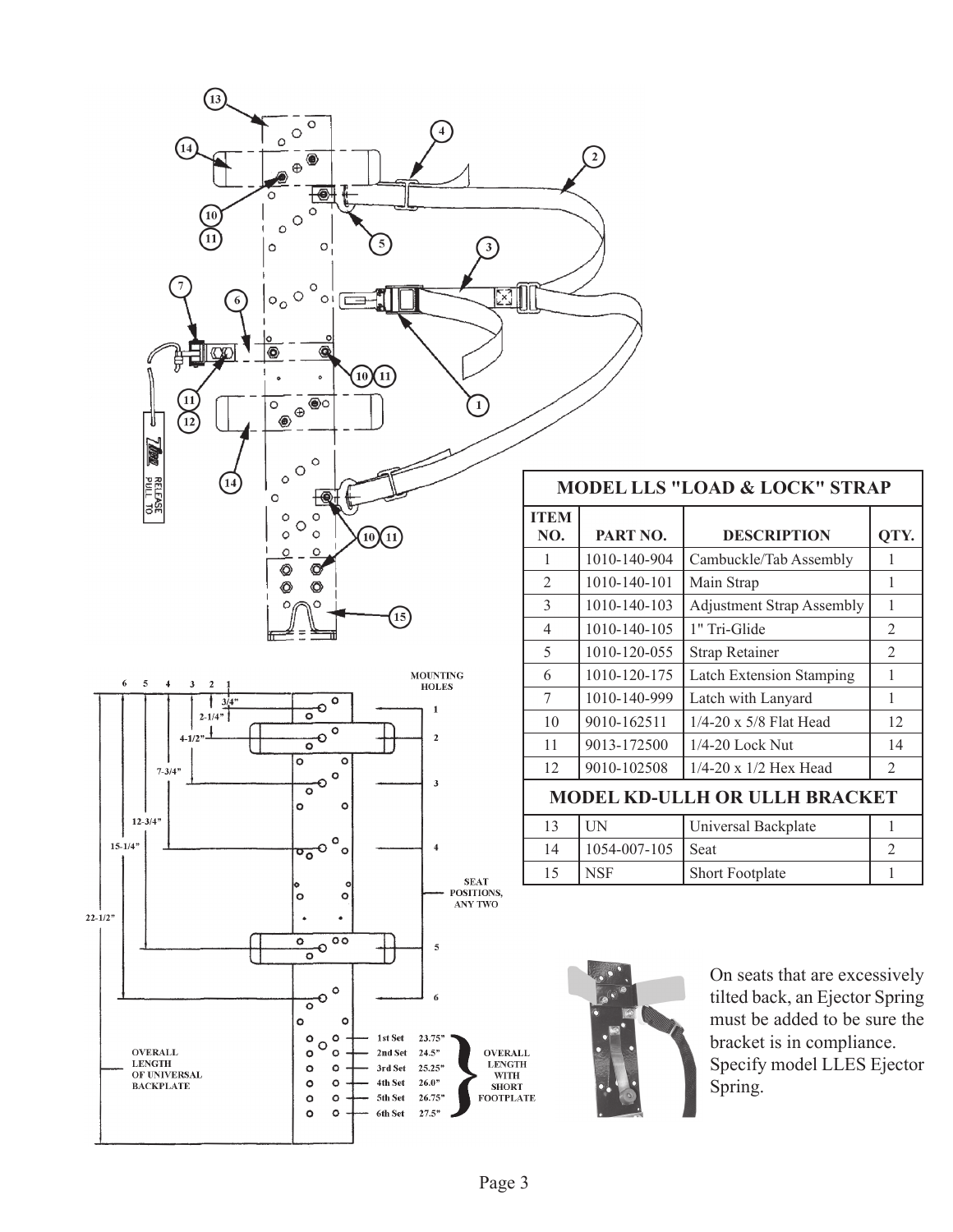## **Knock-Down Bracket Parts & Assembly**

Model KD-ULLH "Load & Lock" brackets fit all SCBA units.

#### **KD-ULLH bracket kit contains the following: (component items are shown on page 3)**

- 1. Model UN (13) Universal backplate
- 2. Part Number: 1054-000-105 Universal seats

3. Model NSF (15) - Standard black coated short footplate - One per model of your choice (not required if valve assembly or end of cylinder will rest on a flat surface)

4. Model LLS - "Load & Lock" strap

5. Fastening screws and lock-nuts for attaching seats and footplate to universal backplate

### **Assembly Instructions:**

1. Lay the self-contained breathing apparatus (SCBA) unit on a flat surface, floor or table.

2. Lay universal backplate (13) along side of SCBA with six sets of parallel holes at same end as valve assembly on SCBA.

- If mounting cylinder in inverted position, end of cylinder will be located at same end as parallel holes.
- 3. Place one seat (14) at location "6" (see drawing).
- 4. Place footplate (15) on universal backplate.

**NOTE:** Short footplate may need to be inverted for some types of SCBA.

a. Valve assembly should be placed next to footplate; valve will rest upon footplate on final assembly.

b. Adjust SCBA cylinder so that cylinder will rest fully within the seat at location "6".

5. Second seat (14) can now be placed at locations "1", "2", "3", or "4" (see drawing), so as to make full contact with the cylinder.



6. Now that the proper seat mounting locations have been selected, proceed with assembly:

a. Place flat head screws (10) through backplate (from countersunk side).

- b. Place seats and footplate over screws.
- c. Start nuts (11) onto screws.

d. Tighten with 7/16" wrench and Torx head screw driver.

e. Make sure that screws and nuts do not come into contact with air cylinder.

**NOTE:** Seats are designed for 7/16" clearance between base of seat and the air cylinder.

7. Securing "Load & Lock" strap onto universal backplate.

a. Secure latch extension stamping (6) to universal backplate (see page 3 for position). b. Latch assembly  $(7)$  and lanyard  $(8)$  should already be attached to the latch extension. If not, connect them at this time.

c. Attach strap retainers (5) to universal backplate at positions  $A \& E$  (see above).

8. To mount completed "Load & Lock" bracket to mounting surface, see instructions on pages 6, 7 or 8.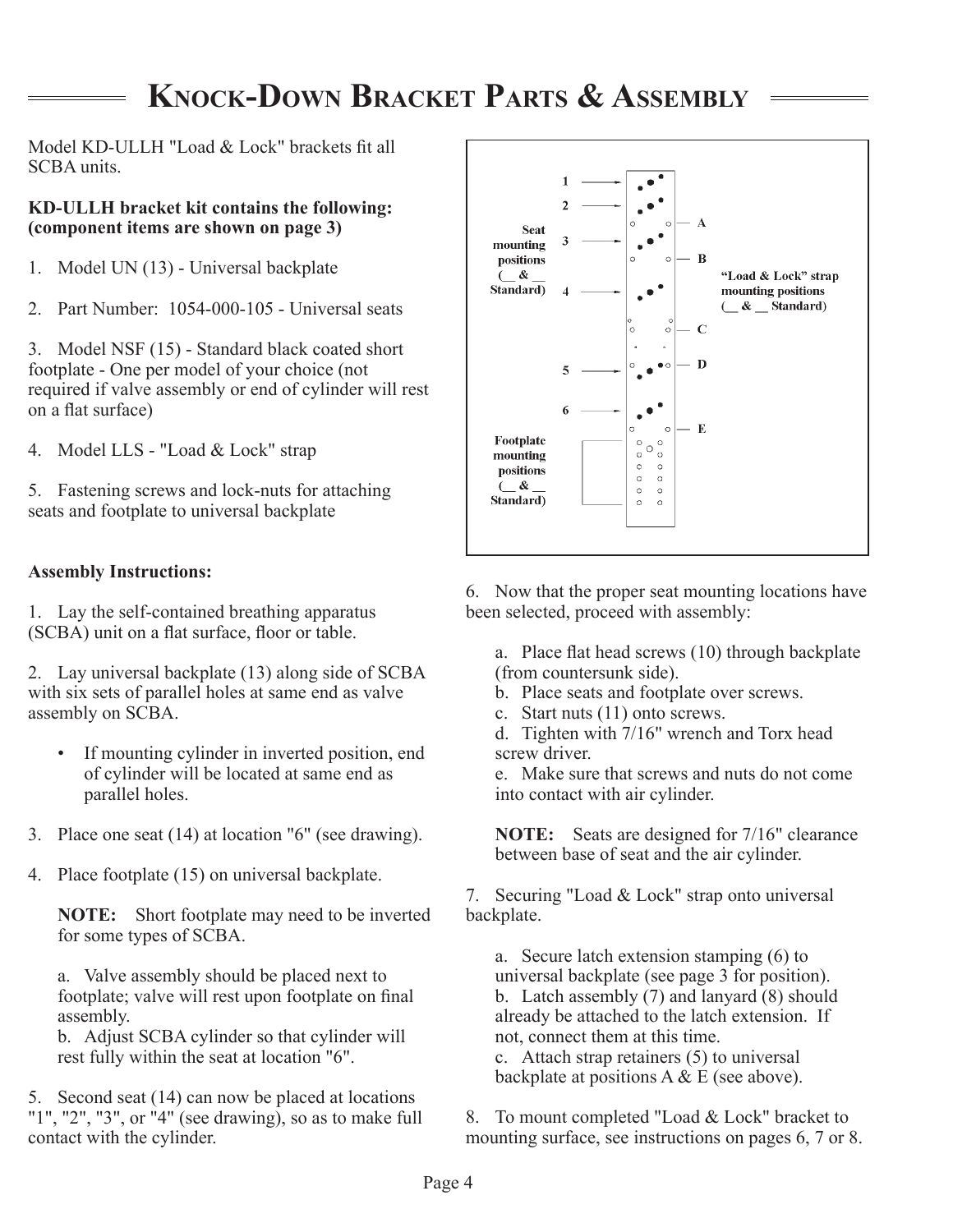# **Converting KD-UN or KD-UH Bracket to KD-ULLH Bracket**

1. Remove bolts (1) and lock nuts (11) retaining the spring clips.

2. Discard the spring clips and replace with seats (14).

3. Remove bolts (10) and lock nuts (11) holding the model CRS strap to the universal backplate (13).

4. Replace with "Load & Lock" strap attaching two strap retainers (5) to universal backplate using bolts (10) and lock nuts (11) provided.

5. Lay the latch extension stamping (6) next to the one presently attached to your backplate (if you had a CRS stsrap). If they are the same size, you can use the extension (6), latch assembly (7), and lanyard (8) presently on your bracket. If the extension on your bracket is longer, remove the long extension and replace with the one provided.

6. You are now ready to adjust the "Load & Lock" strap.

# **Using the "Load & Lock" Walkaway Bracket**

### **Storage of SCBA:**

1. Place cylinder valve assembly on footplate.

2. Tilt cylinder back until it is touching both seats and hold in place with one hand.

3. With the other hand, bring the strap around the cylinder and insert the male tab into the latch.

4. Pull the adjusting strap until it is tight around the cylinder.

## **Release of SCBA:**

1. Place arms through shoulder straps, but do not tighten.

2. Pull the release strap when the apparatus comes to a full and complete stop at the emergency scene and after the seat belt has been released.

3. The LLS strap will pass between the SCBA unit and the firefighter.

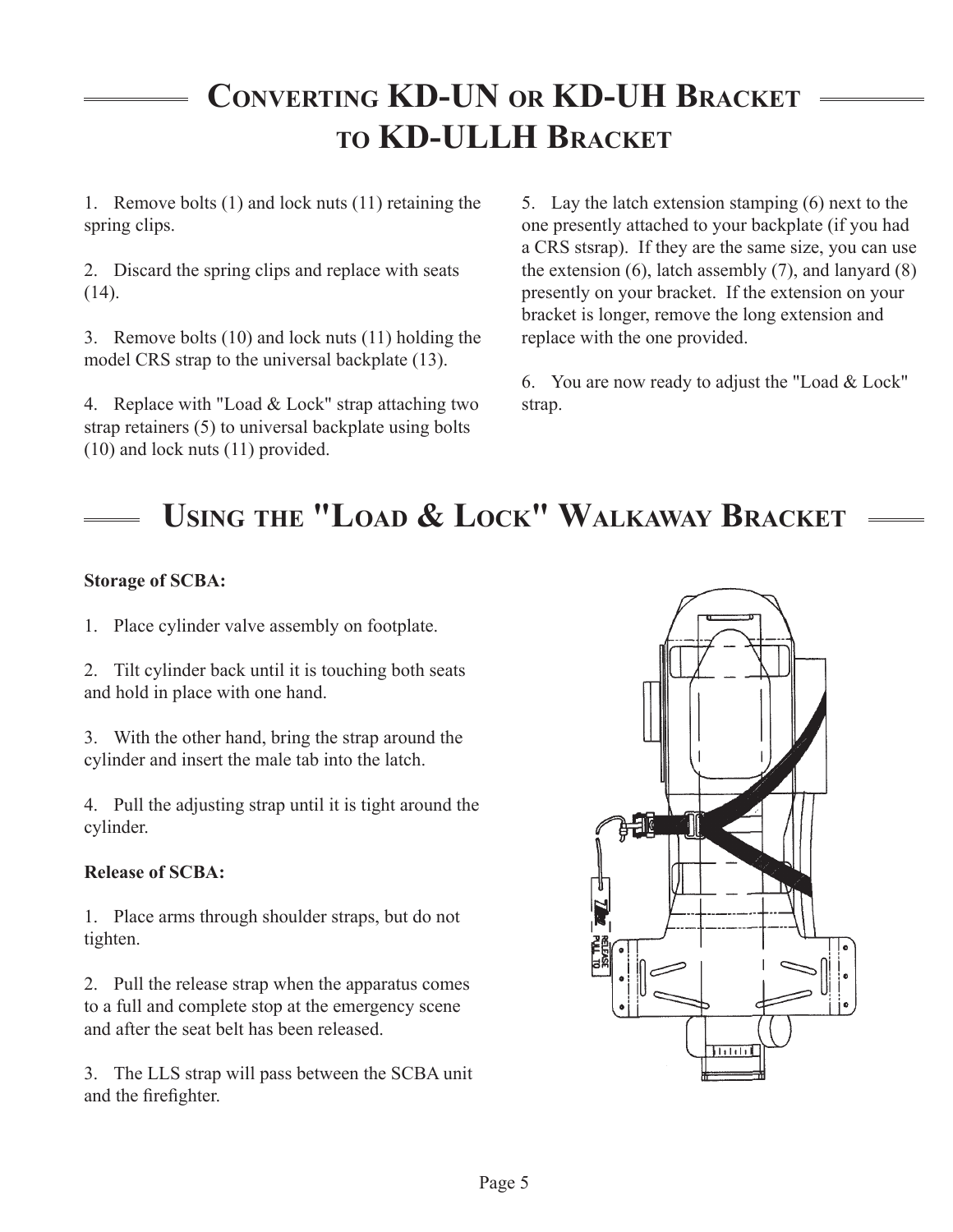## **Bracket Mounting On Mobile Fire Apparatus**

#### **Mounting in crew area:**

When mounting SCBA brackets in the crew area, the model LLS "Load & Lock" Strap must be used with the bracket. The bracket with the LLS are designed to withstand a dynamic deceleration of ten (10) gravitational forces for a duration of ten (10) milliseconds.

The surface to which the bracket is mounted should also be capable of withstanding a static force of ten (10) times the weight of the SCBA and bracket. If the bracket is mounted in a jump seat, then the seat assembly should also be capable of withstanding this same static force of ten (10) times the weight of the SCBA and bracket.



#### **Mounting hardware:**

The bracket should be mounted using two (2) 5/16-18 round head screws, nuts and lock washers (not provided). Refer to page 3 which shows the seat locations on the bracket. The center hole, at each seat location, is made for a 5/16" screw. We suggest the top screw be placed in seat location 1, 2 or 3. The bottom screw should be at seat locations 4 or 5. All mounting bolts and fasteners should be placed with the head in contact with the bracket and the screw portion passing through the bracket and supporting member. Nut and washer should be on the back side of the supporting member.

#### **Forward or rear facing seats:**

When mounted in specially designed SCBA seats, the bracket and LLS will meet the 10G force requirement with the LLS latch mounted on either side of the bracket. The angle between the back of the bracket and the mounting surface for the seat should be 90°. If the angle is less than 90° in rear facing seats, a "stop" may be required at the top of the bracket to prevent the air cylinder from being ejected in the event of a collision. This stop could be a model NSF short footplate bolted to the top of the bracket or a metal device attached to the top of the pan holding the SCBA.



Vehicle Forward **Motion** 



Vehicle

Forward

**Motion** 



**NOTE: When the SCBA is placed into the bracket (without the LLS strap attached) it should fall out. If it does not, you will need to install model LLES Ejector Spring (page 3) to be in compliance with NFPA 1901-04.**

#### **Side facing seats:**

When the bracket and LLS are mounted so that the passenger's side faces towards the front or rear of the apparatus, the LLS latch mechanism must be mounted on the side from which the force is coming.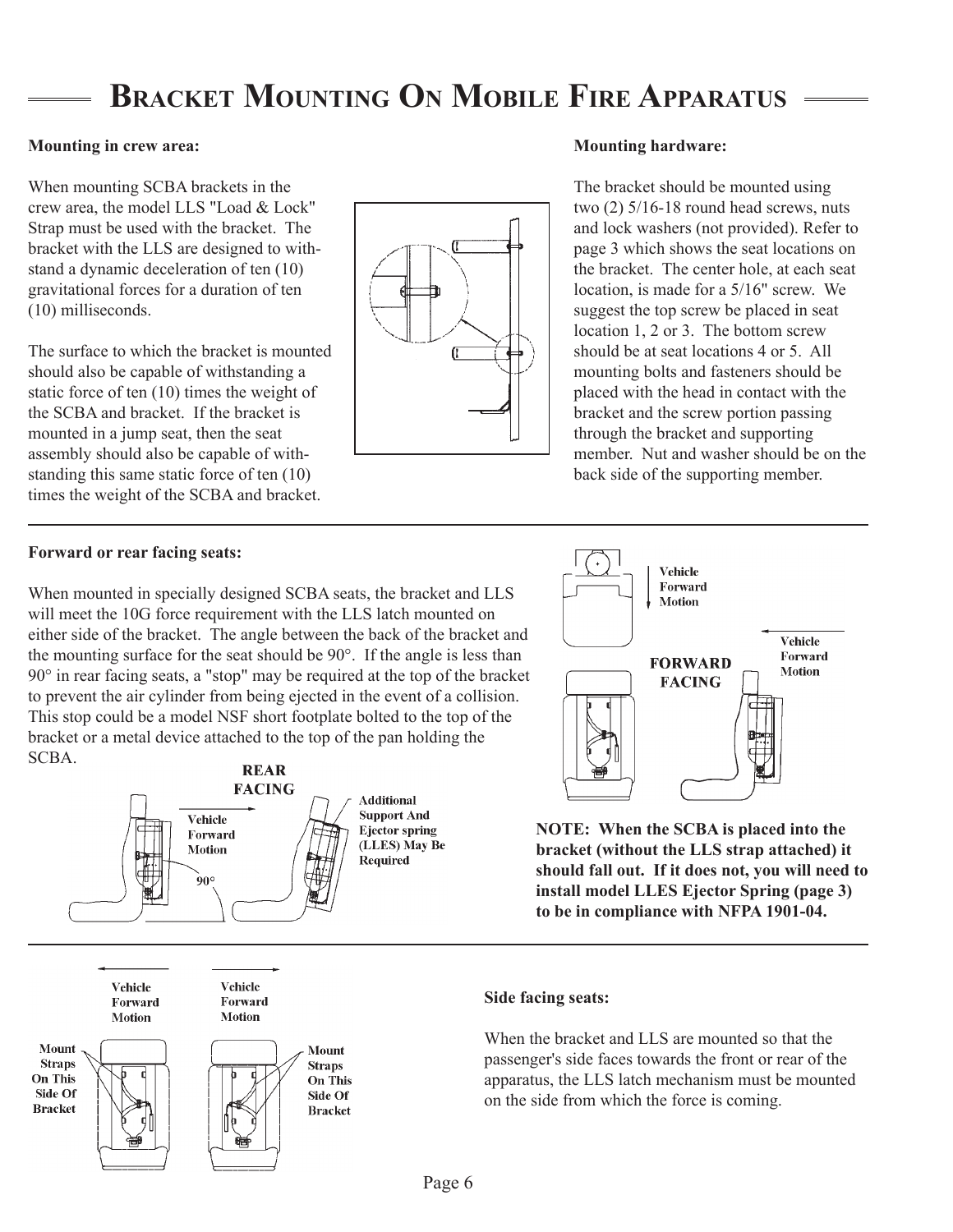## **Bracket Mounting On Mobile Fire Apparatus**

#### **Mounting outside the crew area:**

When SCBA is mounted outside of the crew area, it is not subject to the 10G requirement and the "Load & Lock" bracket is not required. However, we recommend the following:

**Figure 1.** Footplate should be mounted at the end towards which force is exterted when mounted on a flat surface.

**Figure 2.** When the bracket is mounted vertically, the CRS or LLS latch should be on the side from which the force is applied and an additional stop should be placed against the air cylinder. An NSF footplate could be bolted to the mounting surface next to the cylinder.





## **Model LLES Ejector Spring**



| <b>ITEM NO.</b> | PART NO.     | <b>DESCRIPTION</b>             | QTY. |
|-----------------|--------------|--------------------------------|------|
|                 | 1054-015-105 | Spring                         |      |
| 2               | 1045-275-113 | Bumper                         |      |
| κ               | 9360-151207  | Semi-tubular Rivet             |      |
|                 | 9010-162511  | $1/4 - 20 \times 5/8$ Flat Hd. |      |
|                 | 9013-172500  | 1/4-20 Lock Nut                |      |